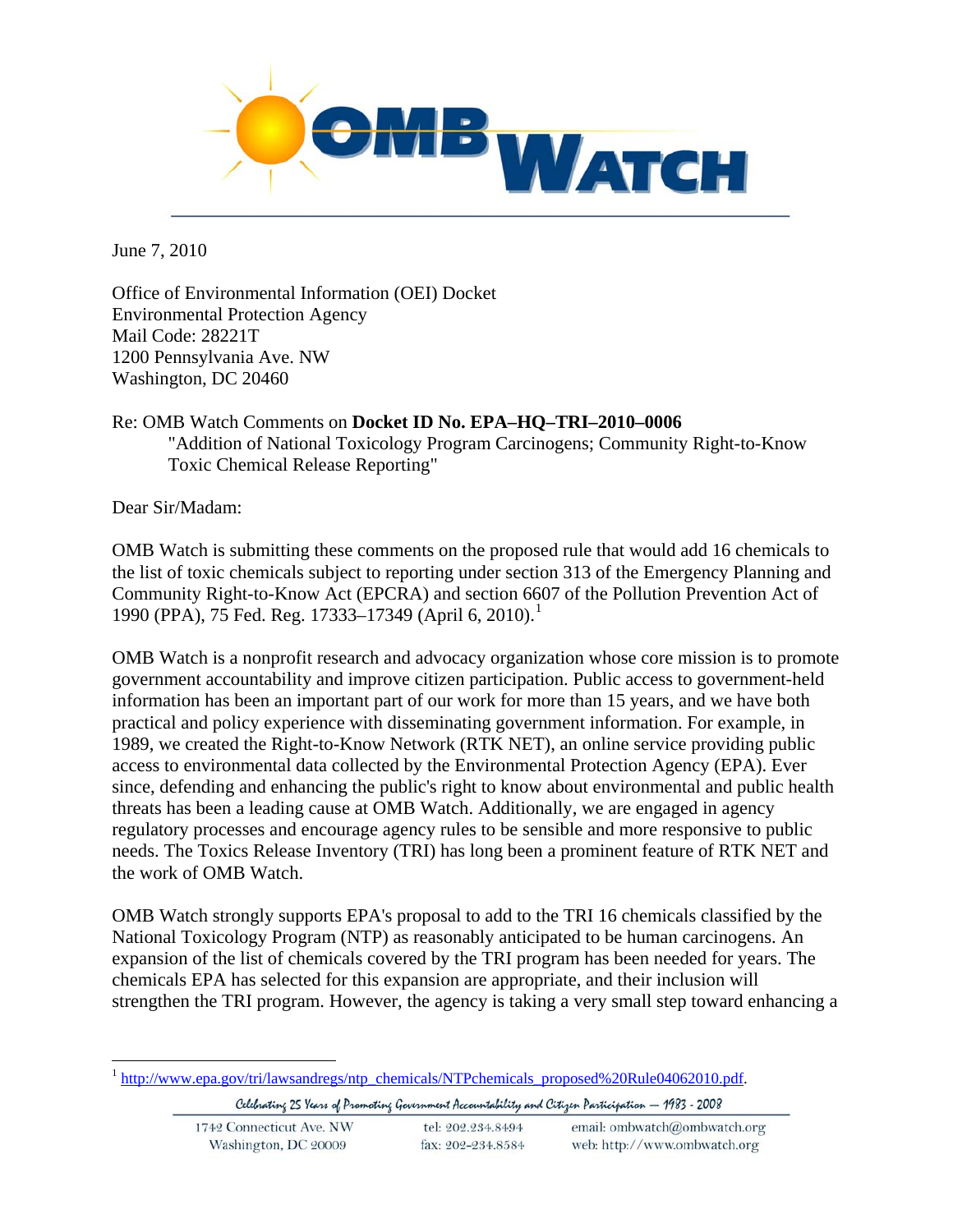vital right-to-know program, and additional steps should be taken to expand the number of chemicals reported to TRI and the types and number of industries covered by the program.

According to the Government Accountability Office (GAO), approximately 700 new chemicals are introduced into commerce each year.<sup>[2](#page-1-0)</sup> However, no chemicals – old or new – have been added to the TRI program since 1999 (for reporting year  $2000$ ).<sup>[3](#page-1-1)</sup> Therefore, in the last ten years, approximately 7,000 new chemicals have been introduced into commerce, and not one is reported to the TRI program.

Obviously, not every chemical is dangerous enough to merit being tracked in the TRI program. But with numerous new chemicals being introduced and new facts about the toxicity and risks of existing chemicals being discovered all the time, a ten-year freeze on expanding TRI seems rather indefensible.

#### **PREVIOUS TRI EXPANSIONS MAY SERVE AS MODEL**

At the time of the last expansion of TRI in 1999, only five years had passed since the previous expansion. In 1994, with one rulemaking, EPA added 286 chemicals and chemical categories to the TRI.<sup>[4](#page-1-2)</sup> In the 1994 proposed rule, EPA stated, "EPA and State regulatory agencies have integrated TRI information as a critical component in their environmental decisionmaking and in many cases are constrained by the lack of similar information on chemicals of concern not covered by the TRI."<sup>[5](#page-1-3)</sup> There is strong reason to believe such constraints continue to hinder the environmental decision making of state and federal agencies today.

The 1994 rulemaking involved a comprehensive review of possible additions to the TRI chemical list. The agency examined chemicals regulated under ten different federal or state statutes, such as the Clean Air Act, the Clean Water Act, the Comprehensive Environmental Response, Compensation, and Liability Act (CERCLA), the Federal Insecticide, Fungicide, and Rodenticide Act (FIFRA), the Resource Conservation and Recovery Act (RCRA), and the Toxic Substances Control Act (TSCA). In addition, EPA reviewed chemicals that were possible, probable, or known carcinogens according to the International Agency for Research on Cancer (IARC) and the sixth NTP Report on Carcinogens (RoC). To prioritize chemicals, EPA obviously first excluded all chemicals that were already on the TRI list, and then "applied a human health and ecotoxicity screen and a production volume screen." The toxicity screen involved a limited review of available toxicity data. For the production volume screen, EPA used production volume data primarily from the TSCA Inventory Update Rule reports (section 8) and FIFRA section 7.

 $\overline{a}$ 

<span id="page-1-0"></span><sup>&</sup>lt;sup>2</sup> GAO. Options for Enhancing the Effectiveness of the Toxic Substances Control Act. GAO-09-428T. [http://www.gao.gov/new.items/d09428t.pdf.](http://www.gao.gov/new.items/d09428t.pdf)

<span id="page-1-1"></span><sup>&</sup>lt;sup>3</sup> EPA added seven chemicals and two chemical compound categories, known as persistent, bioaccumulative toxics, for reporting year (RY) 2000. 64 Fed. Reg. 58665–58753, October 29, 1999, [http://www.epa.gov/fedrgstr/EPA-](http://www.epa.gov/fedrgstr/EPA-WASTE/1999/October/Day-29/f28169.htm)[WASTE/1999/October/Day-29/f28169.htm](http://www.epa.gov/fedrgstr/EPA-WASTE/1999/October/Day-29/f28169.htm). [4](http://www.epa.gov/fedrgstr/EPA-WASTE/1999/October/Day-29/f28169.htm)

<span id="page-1-2"></span> $\frac{4}{3}$  59 Fed. Reg. 61432–61502.

[http://www.epa.gov/tri/archive/dialogues/natdiagphase1\\_oct02/phase2/chemicalexpfrule.pdf](http://www.epa.gov/tri/archive/dialogues/natdiagphase1_oct02/phase2/chemicalexpfrule.pdf).<br><sup>5</sup> 59 Fed. Reg. 1788–1859. <u>http://www.epa.gov/tri/lawsandregs/trichemical/59fr1788.pdf</u>.

<span id="page-1-3"></span>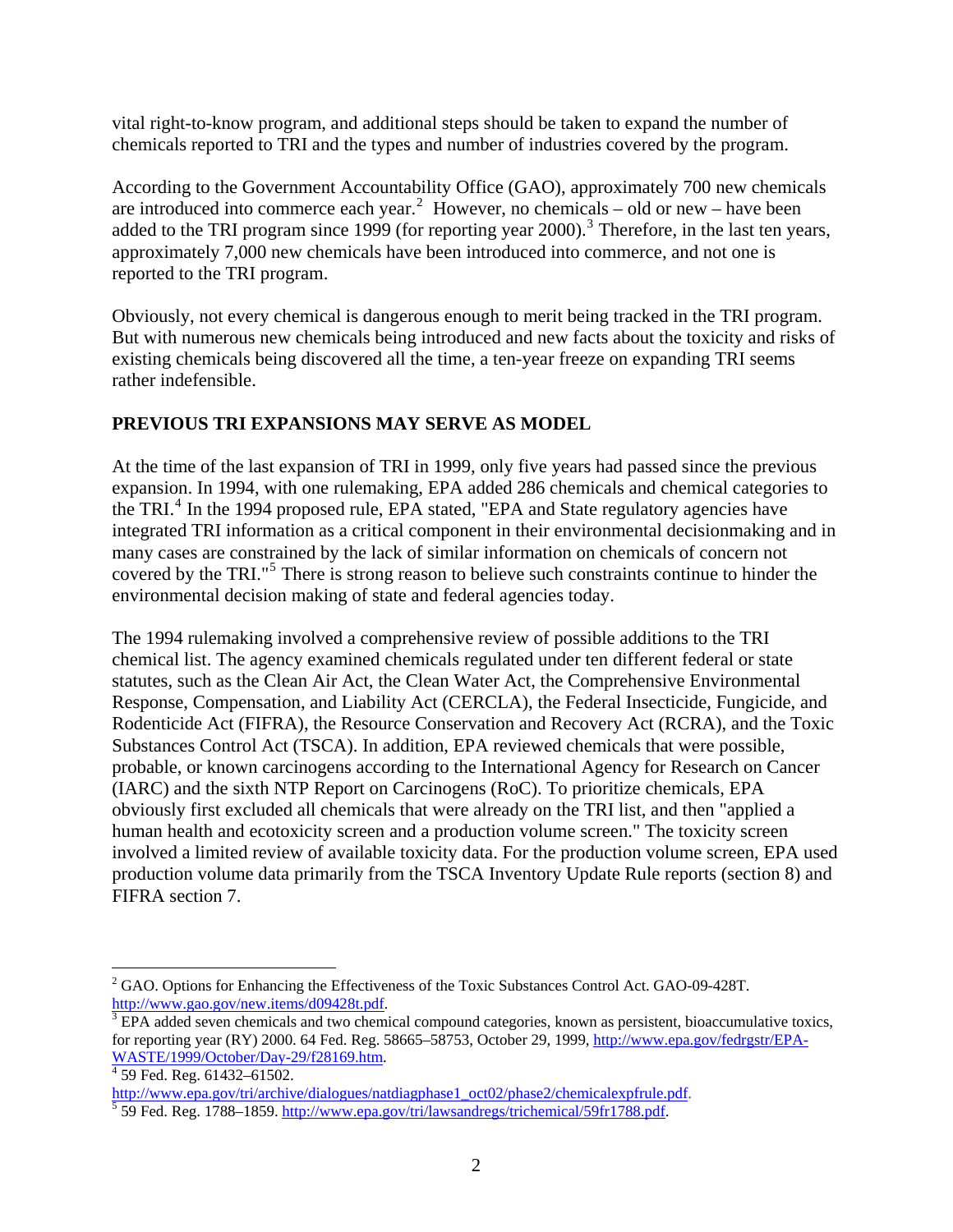EPA recognized the need for the TRI to evolve and change as changes in industry and advances in scientific knowledge warranted. The comprehensive review and evaluation process that EPA undertook for the 1994 rulemaking is a strong example of the kind of analysis that should be a regular feature of the agency's implementation of the TRI program.

The state of California's chemical right-to-know law, commonly known as Proposition 65, offers another strong example of a regular process for evaluating chemicals.<sup>[6](#page-2-0)</sup> Proposition 65 adds chemicals to its list of substances known to the state to cause cancer, birth defects, or other reproductive harm every year. The program also updates toxicity information for numerous listed chemicals each year. Proposition 65 draws on chemical data supplied by the EPA, U.S. Food and Drug Administration, National Institute for Occupational Safety and Health, NTP, IARC, and other experts.

## **OTHER CRITERIA FOR EVALUATING ADDITIONS TO TRI**

EPCRA Section 313(d)(2) lists several criteria by which a chemical may be added to TRI. The known or reasonably anticipated carcinogenicity of a chemical is just one criterion. The EPA may also add a chemical to TRI if it is known to cause or may be reasonably anticipated to cause birth defects, reproductive dysfunctions, neurological disorders, heritable genetic mutations, or other chronic health effects. The EPA may also add a chemical if it is known to cause or reasonably anticipated to cause a significant adverse effect on the environment because of the chemical's toxicity. EPA need only demonstrate that a chemical meets just one of these criteria to be considered for addition to the TRI list.

In its first proposed addition of chemicals to the TRI program in ten years, the EPA has chosen to focus on just one of the criteria it is authorized to use to evaluate chemicals for addition to TRI. Although the agency's evaluation is sound and the 16 proposed chemicals are entirely appropriate for inclusion in the TRI, we believe that EPA should also review chemicals based on every other criterion, as well. For example, EPA should evaluate non-TRI chemicals for their reproductive toxicity, genotoxicity, or their adverse environmental impacts. Chances are high that among the tens of thousands of chemicals in commerce today, a significant number would meet at least one of the Section 313(d)(2) criteria for inclusion in the TRI.

## **EPA NEEDS A REGULAR TRI REVIEW**

1

OMB Watch recommends that EPA establish a regular, periodic process for the agency to review and identify chemicals for possible addition to the TRI. Currently, the program allows the public and state governors to petition for the addition or removal of specific chemicals. But that process is too passive. Many in the public trust the EPA to be the expert voice on the issue of toxicity or risk from chemicals. A regular review will prevent the excessive, ten-year-long dearth of activity we just experienced.

The regular review process we are recommending should draw on data and expertise possessed by states, other nations, other federal and international authoritative bodies, and EPA's own

<span id="page-2-0"></span><sup>&</sup>lt;sup>6</sup> Proposition 65 (Safe Drinking Water and Toxic Enforcement Act of 1986) is administered by California's Office of Environmental Health Hazard Assessment (OEHHA), <http://oehha.ca.gov/prop65.html>.